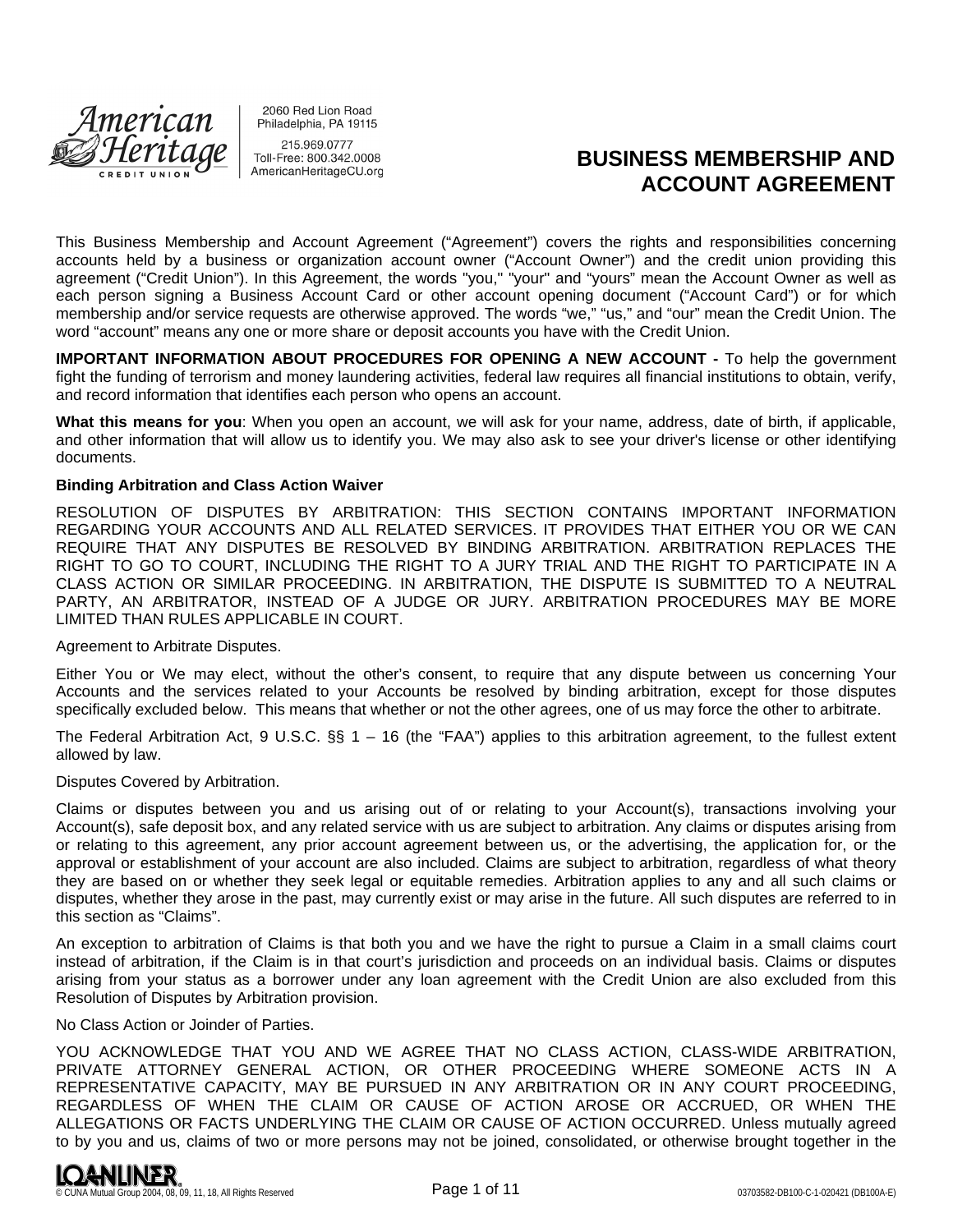same arbitration (unless those persons are joint account holders or beneficiaries on your account and/or related accounts, or parties to a single transaction or related transaction), whether or not the claim may have been assigned.

Right to Reject this Resolution of Disputes by Arbitration provision.

You have the right to opt out of this agreement to arbitrate if you tell us within 30 days of the opening of your account or the mailing of this notice, whichever is later. To opt out, send us written notice at the following address: 2060 Red Lion Road, Philadelphia, PA 19115

Otherwise, this agreement to arbitrate will apply without limitation, regardless of whether 1) your account is closed; 2) you pay us in full any outstanding debt you owe; or 3) you file for bankruptcy.

## The Arbitration Proceeding.

The arbitration must be filed with one of the following neutral arbitration forums: American Arbitration Association (AAA) or JAMS. That organization will apply its code of procedures in effect at the time the arbitration claim is filed. If there is a conflict between that code and this arbitration provision and/or this agreement, this arbitration provision and this agreement will control. If AAA or JAMS is unable to handle the claim for any reason, then the matter shall be arbitrated by a neutral arbitrator selected by agreement of the parties (or, if the parties cannot agree, selected by a court in accordance with the FAA). The arbitration shall be conducted in Philadelphia, Pennsylvania, unless the parties agree to a different location in writing.

#### Costs and Legal Expenses.

The party initiating the arbitration shall pay the initial filing fee. If you file the arbitration and an award is rendered in your favor, we will reimburse you for your filing fee. If there is a hearing, we will pay the fees and costs of the arbitration for the first day of that hearing. All other fees and costs will be allocated in accordance with the rules of the arbitration forum. However, we will advance or reimburse filing and other fees if the arbitrator rules that you cannot afford to pay them or finds other good cause for requiring us to do so, or if you ask us in writing and we determine there is good reason for doing so. Each party shall bear the expense of their respective attorneys, experts, and witnesses and other expenses, regardless of who prevails, but a party may recover any or all costs and expenses from another party if the arbitrator, applying applicable law, so determines.

Right to Resort to Provisional Remedies Preserved.

Nothing herein shall be deemed to limit or constrain our right to resort to provisional remedies, such as the right of set-off or the right to restrain funds in an account, to interplead funds in the event of a dispute, to exercise any security interest or lien we may hold in property, or to comply with legal process, or to obtain provisional remedies such as injunctive relief, attachment, or garnishment by a court having appropriate jurisdiction; however, such provisional remedies shall be limited to an individual basis.

## Severability, Survival.

These arbitration provisions shall survive (a) termination or changes to your accounts or any related services; (b) the bankruptcy of any party; and (c) the transfer or assignment of your Accounts or any related services. If any portion of this Resolution of Disputes by Arbitration provision is deemed invalid or unenforceable, the remainder of this Resolution of Disputes by Arbitration provision shall remain in force. No portion of this Resolution of Disputes by Arbitration provision may be amended, severed, or waived absent a written agreement between you and us.

## Applicability.

Arbitration will not apply to your account as long as you are an active duty Service Member.

**1. CONTRACT -** Your account with the Credit Union is held individually in the name of the Account Owner. By signing an Account Card or authenticating your request, or by adding, changing or continuing to use your accounts and services, you agree to the terms and conditions in this Agreement, the Account Card, any Funds Availability Policy Disclosure, rate sheet, fee schedule, Account Receipt or other disclosure we provide to you, the Credit Union Bylaws or Code of Regulations (Bylaws), Credit Union policies, and any amendments we make to these documents from time to time, all of which collectively govern your membership, accounts and services. You also agree that your accounts and services are governed by applicable present and future federal and state laws, local banking customs and clearinghouse rules.

**2. MEMBERSHIP ELIGIBILITY -** To join the Credit Union, the Account Owner must meet the membership requirements including as applicable, purchasing and maintaining a minimum share balance (hereinafter membership share) and/or paying a membership fee, as set forth in the Credit Union's Bylaws or established from time to time by the Credit Union's Board of Directors. You authorize us to check your account, credit and employment history, and obtain reports from third parties, including credit reporting agencies, to verify your eligibility for the accounts, products and services you request and for other accounts, products, or services we may offer you or for which you may qualify.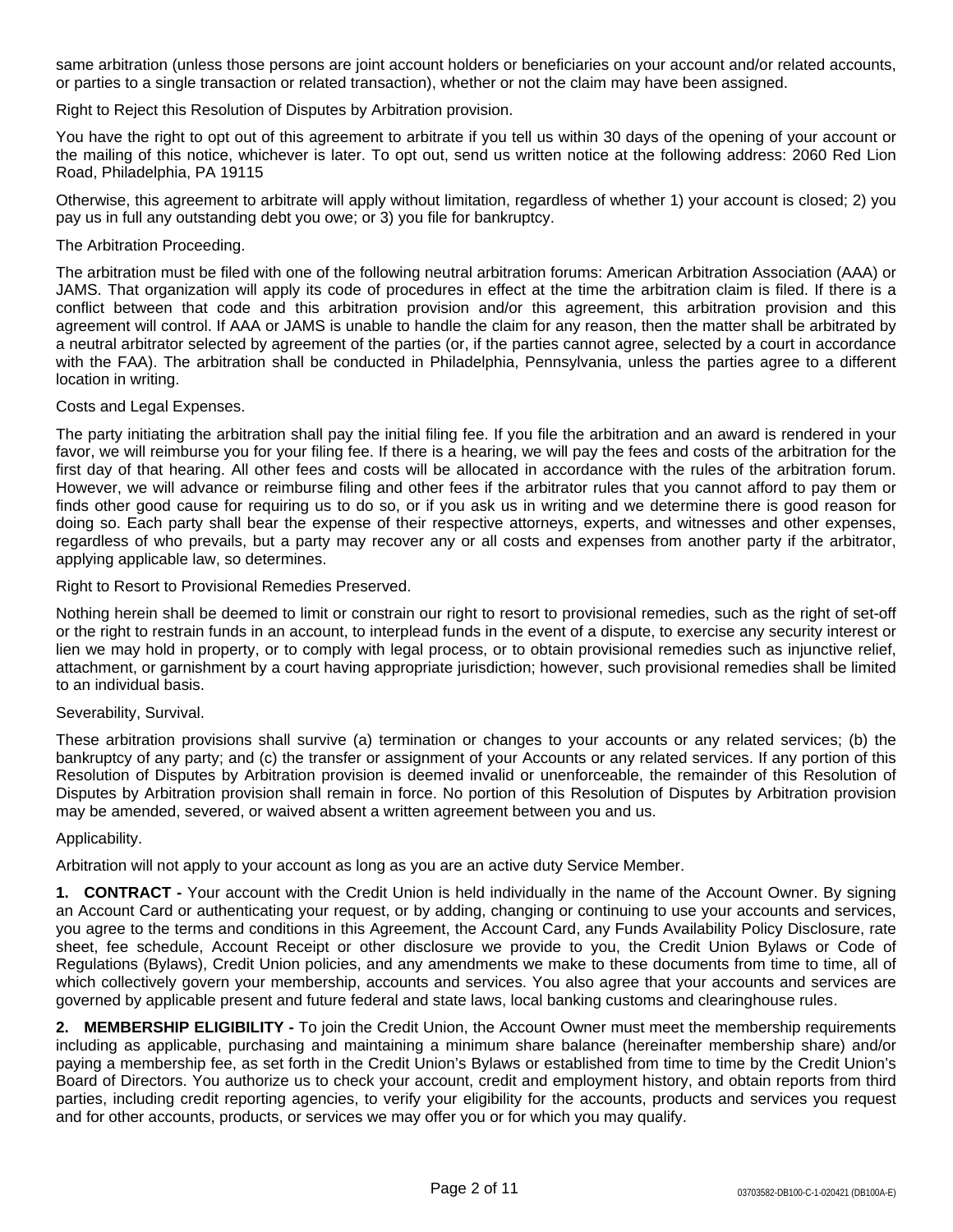# **3**. **ACCOUNT ACCESS**

**a**. **Authorized Persons.** The following are deemed Authorized Persons who may establish accounts at the Credit Union and act on behalf of the Account Owner with respect to such accounts:

- If the Account Owner is a sole proprietorship, the business owner and any person designated by the business owner;
- If the Account Owner is a partnership, each partner (or, for a limited partnership, the general partner or those partners as otherwise established by the partnership agreement) and any person designated by the partners; or
- If the Account Owner has any other form of organization or is an unincorporated organization or association, the individuals vested with the power to make decisions concerning the operation of the Account Owner must designate the persons authorized to establish accounts at the Credit Union and transact business on such accounts on behalf of the Account Owner.

**b. Authority.** Authorized Persons are vested with authority to open and close accounts on behalf of the Account Owner and transact business of any nature on such accounts, including but not limited to the following:

- Depositing, withdrawing and transferring funds into, out of and between one or more accounts;
- Signing checks, drafts and other orders for payment or withdrawal;
- Issuing instructions regarding orders for payment or withdrawal;
- Endorsing any check, draft, certificate, share certificate and any other instrument or order for payment owned or held by the Account Owner; and
- Receiving information of any nature about the account.

We have no obligation to inquire as to the use of any funds or the purpose of any transaction made on your account by an Authorized Person and are not responsible for any transaction by an Authorized Person. We will not be liable for refusing to honor any item or instruction if we believe the signature is not genuine. It is your responsibility to provide us with specimen signatures of all Authorized Persons and to inform us immediately in writing of any changes. If you have authorized the use of a facsimile signature of any Authorized Person, we may honor any document that appears to bear the facsimile signature.

**c. Access Options.** You may access your account in any manner we permit including, for example, in person at one of our branch offices, at an ATM or point-of-sale device, or by mail, telephone, automatic transfer, internet access, or mobile application. Authorized Persons may execute additional agreements and documents we require to access, transact business on and otherwise exercise authority over your account. We may return as unpaid any check or draft drawn on a form we do not provide. Any losses, expenses or fees we incur as a result of handling such a check or draft will be charged to your account.

**d. Credit Union Examination.** We may disregard information on any check or draft, other than the signature of the drawer, the amount of the item and any magnetic encoding. You agree we do not fail to exercise ordinary care in paying an item solely because our procedures do not provide for sight examination of items.

**4. DEPOSIT OF FUNDS REQUIREMENTS -** Funds may be deposited to your accounts in any manner approved by the Credit Union and in accordance with any requirements set forth on our business account rate sheet and fee schedule. We have the right to refuse any deposit, limit the amount that may be offered for deposit, and return all or any part of a deposit. Deposits made by mail, at night depositories or other unstaffed facilities are not our responsibility until we receive them.

**a. Endorsements.** We may accept transfers, checks, drafts, and other items for deposit into any of your accounts if they are made payable to or to the order of the Account Owner, even if they are not endorsed. If an insurance, government, or other check or draft requires an endorsement, we may require that it be endorsed as set forth on the item. We may but are not required to accept, whether for cash or other value, checks, drafts, or items made payable to the Account Owner, provided such items are endorsed with an original or facsimile signature of an Authorized Person. Endorsements must be made on the back of the check or draft within 1½ inches from the top edge, although we may accept endorsements outside this space. However, any loss we incur due to a delay or processing error resulting from an irregular endorsement or other markings by you or any prior endorser will be your responsibility. If we offer a remote deposit capture service and you have been approved to use the service to make deposits to your account, you agree that, prior to transmitting check or draft images, you will restrictively endorse each original check or draft in accordance with any other agreement with us that governs this service. **For accounts held at credit unions located in New York:** If a check, draft, or item that is payable to two (2) or more persons is ambiguous as to whether it is payable to either or both, we will process the check, draft, or item as though it is payable to all such persons. **For accounts held at credit unions located in states other than New York:** If a check, draft or other item that is payable to two or more persons is ambiguous as to whether it is payable to either or both, we may process the check, draft or item as though it is payable to either person.

**b. Collection of Items.** We act only as your agent, and we are not responsible for handling items for deposit or collection beyond the exercise of ordinary care. We are not liable for the loss of an item in transit or the negligence of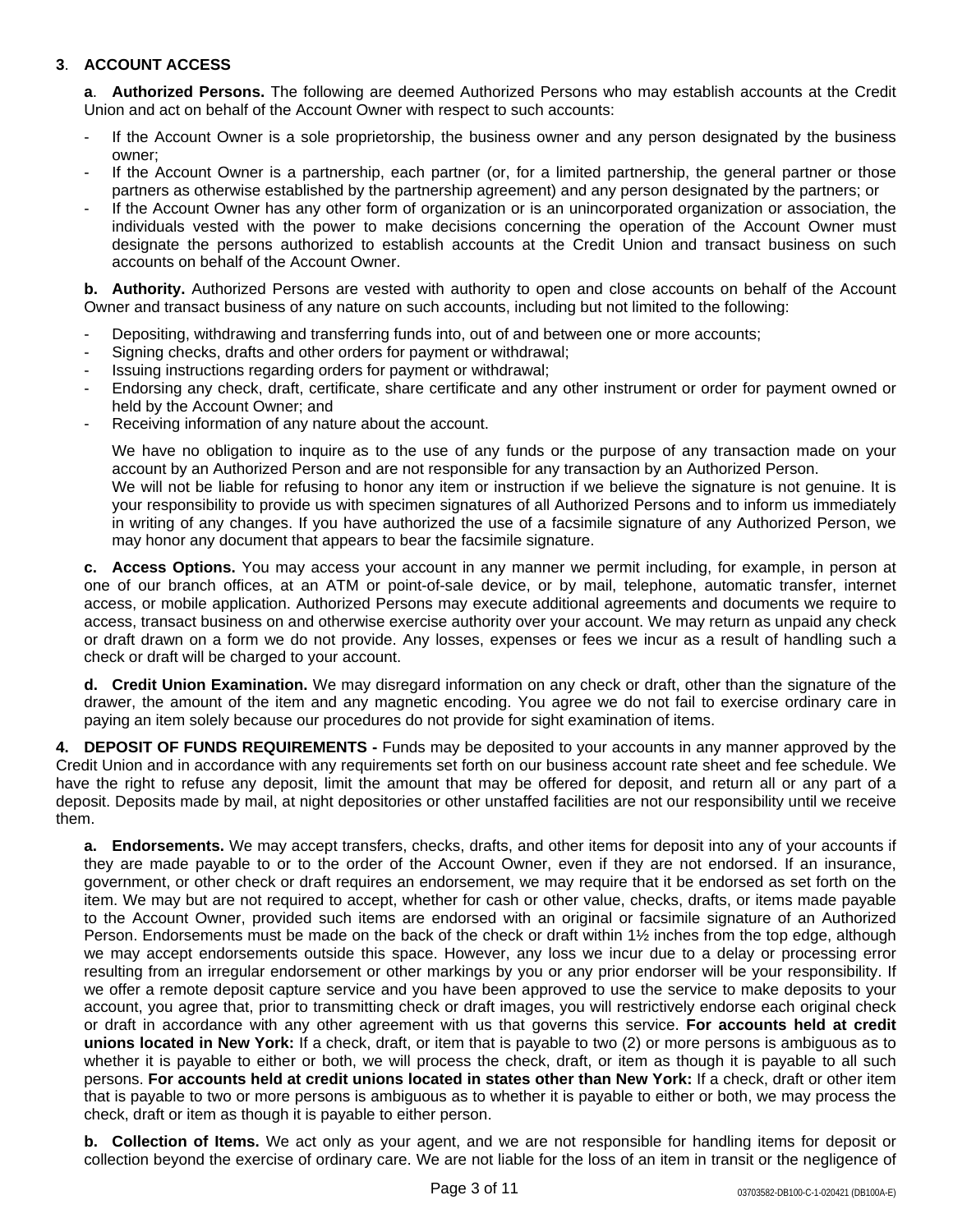any correspondent. Each correspondent will only be liable for its own negligence. We may send any item for collection. Items drawn on an institution located outside the United States are handled on a collection basis only. You waive any notice of nonpayment, dishonor, or protest regarding items we purchase or receive for credit or collection to your account. We reserve the right to pursue collection of previously dishonored items at any time, including giving a payor financial institution extra time beyond any midnight deadline limits.

**c. Restrictive Legends.** Some checks and drafts contain restrictive legends or similar limitations on the front of the item. Examples of restrictive legends include "two signatures required," "void after 60 days," and "not valid over \$500.00." We are not liable for payment of any check or draft contrary to a restrictive legend or other limitation contained in or on the item unless we have specifically agreed in writing to the restriction or limitation.

**d. Final Payment.** All items and Automated Clearinghouse (ACH) transfers credited to your account are provisional until we receive final payment. If final payment is not received, we may charge your account for the amount of such items and impose a return item fee on your account. Any collection fees we incur may also be charged to your account. We reserve the right to refuse or return any item or funds transfer.

**e. Direct Deposits.** We may offer direct deposit services, including preauthorized deposits (e.g. payroll checks, Social Security or retirement checks, or other government checks) or preauthorized transfers from other accounts. You must authorize direct deposits by completing a separate authorization document. You must notify us if you wish to cancel or change a direct deposit or preauthorized transfer. Any cancellation or change will become effective once we receive notice from you and have a reasonable period of time to act on your request. If we are required to reimburse a government agency for any benefit payment directly deposited into your account, we may deduct the amount returned from any of your accounts, unless prohibited by law. If your account is overdrawn, you authorize us to deduct the amount your account is overdrawn from any deposit, including deposits of government payments or benefits.

**f. Crediting of Deposits.** Deposits will be credited to your account on the day we consider them received as stated in our Funds Availability Policy Disclosure.

**5. FUNDS TRANSFERS -** Funds transfers we permit that are subject to Article 4A of the Uniform Commercial Code, including Automated Clearinghouse (ACH) credit transactions and wire transfers, will be subject to such provisions of the Uniform Commercial Code as enacted by the state where the main office of the Credit Union is located, except as otherwise provided in this Agreement. ACH transfers are subject to rules of the National Automated Clearinghouse Association (NACHA). If we execute requests for funds transfers by Fedwire, such transfers are subject to the Federal Reserve Board's Regulation J.

**a. Authorization for Transfers/Debiting of Accounts.** Any Authorized Person is authorized to make or order funds transfers to or from your account. We will debit your account for the amount of a funds transfer and will charge your account for any fees related to the transfer.

**b. Right to Refuse to Make Transfers/Limitation of Liability.** Unless we agree otherwise in writing, we reserve the right to refuse to execute any payment order to transfer funds to or from your account. We are not obligated to execute any payment order to transfer funds out of your account if the amount of the requested transfer plus applicable fees exceeds the available funds in your account. We are not liable for errors, delays, interruptions or transmission failures caused by third parties or circumstances beyond our control, including mechanical, electronic or equipment failure. In addition, we will not be liable for consequential, special, punitive or indirect loss or damage you may incur in connection with funds transfers to or from your account.

**c. No Notice Required.** We will not provide you with notice when funds transfers are credited to your account. You will receive notice of such credits on your account statements. You may contact us to determine whether a payment has been received.

**d. Interest Payments.** If we fail to properly execute a payment order and such action results in a delay in payment to you, applicable law requires that we pay you interest for the period of delay. Based on your account type, we will pay you such interest in the form of dividend or interest payments, whichever applies. You agree that the dividend or interest rate paid to you will be based on the lowest nominal dividend or interest rate we were paying on any account during that period.

**e. Provisional Credit for ACH Transactions.** We may provisionally credit your account for an ACH transfer before we receive final settlement. If we do not receive final settlement, we may reverse the provisional credit or require you to refund us the amount provisionally credited to your account, and the party originating the transfer will not be considered to have paid you.

**f. Payment Order Processing and Cut-off Times.** Payment orders we accept will be executed within a reasonable time of receipt. Unless we have agreed otherwise in writing, a payment order may not necessarily be executed on the date it is received or on a particular date you specify. Cut-off times may apply to the receipt, execution and processing of funds transfers, payment orders, cancellations, and amendments. Funds transfers, payment orders, cancellations,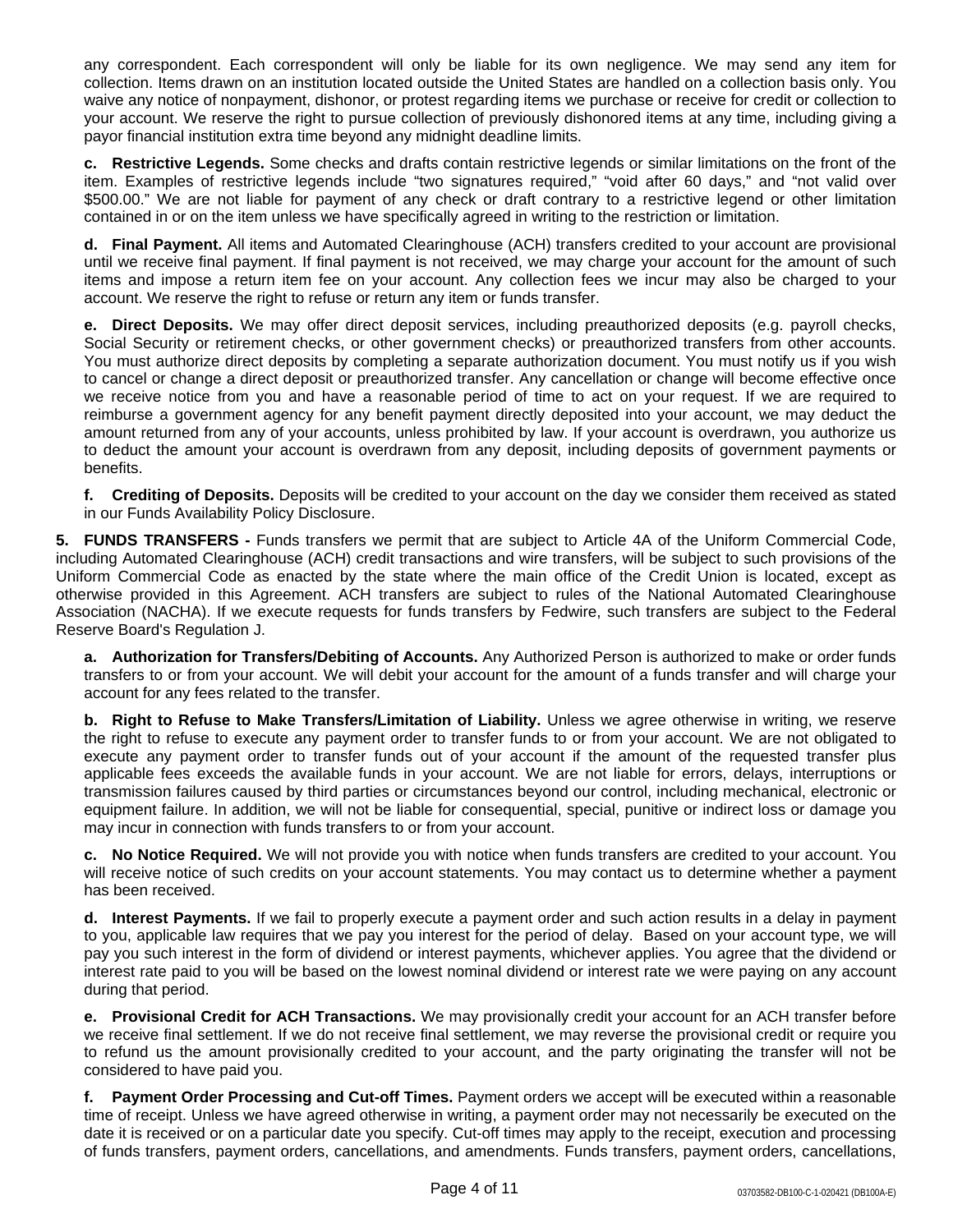and amendments received after a cut-off time may be treated as having been received on the next funds transfer business day. Information about any cut-off times is available upon request. From time to time, we may need to temporarily suspend processing of a transaction for greater scrutiny of verification in accordance with applicable law. This action may affect settlement or availability of the transaction.

**g. Identifying Information.** If your payment order identifies the recipient and any financial institution by name and account or other identifying number, the Credit Union and any other financial institutions facilitating the transfer may rely strictly on the account or other identifying number, even if the number identifies a different person or financial institution.

**h. Amendments and Cancellations of Payment Orders.** Any Authorized Person may amend or cancel a payment order regardless of whether that person initiated the order. We may refuse requests to amend or cancel a payment order that we believe will expose the Credit Union to liability or loss. Any request to amend or cancel a payment order that we accept will be processed within a reasonable time after it is received. You agree to hold us harmless from and indemnify us for all losses and expenses resulting from any actual or attempted amendment or cancellation of a payment order.

**i. Security Procedures.** We may require you to follow a security procedure to execute, amend or cancel a payment order so that we may verify the authenticity of the order, amendment or cancellation. You agree that the security procedure established by separate agreement between you and the Credit Union is commercially reasonable. If you refuse to follow a commercially reasonable security procedure that we offer, you agree to be bound by any payment order, whether authorized or not, that is issued in your name and accepted by us in good faith in accordance with the security procedure you choose.

**j. Duty to Report Unauthorized or Erroneous Funds Transfers.** You must exercise ordinary care to identify and report unauthorized or erroneous funds transfers on your account. You agree that you will review your account(s) and periodic statement(s). You further agree you will notify us of any unauthorized or erroneous transfers within the time frames described in the "Statements" section of this Agreement.

**k. Recording Telephone Requests.** You agree that we may record payment order, amendment and cancellation requests as permitted by applicable law.

**6. ACCOUNT RATES AND FEES -** We pay account earnings and assess fees against your account as set forth in our business account rate sheet and fee schedule. We may change our business account rate sheet and fee schedule at any time and will notify you as required by law.

**7. TRANSACTION LIMITATIONS -** We reserve the right to restrict withdrawals or transfers from your account and shall not be liable for any restrictive action we take regarding withdrawals, transfers, or the payment or non-payment of checks and drafts, except those damages which may arise solely as a result of the Credit Union's negligence.

**a. Withdrawal Restrictions.** We permit withdrawals if your account has a sufficient available balance to cover the full amount of the withdrawal, and may otherwise honor withdrawal requests in accordance with our overdraft policies or any overdraft protection service you have established with us. Checks and drafts or other transfers or payment orders which are drawn against insufficient available funds may be subject to a fee as set forth in our business account fee schedule. If there are sufficient available funds to cover some, but not all, of your withdrawal request, we may otherwise allow you to make a withdrawal in an amount for which there are sufficient available funds.

We may limit or refuse a withdrawal in some situations, and will advise you accordingly if, for example: (1) there is a dispute between Authorized Persons (unless a court has ordered the Credit Union to allow the withdrawal); (2) a legal garnishment or attachment is served; (3) the account secures any obligation to us; (4) required documentation has not been presented; (5) you fail to repay a Credit Union loan on time; (6) for non-corporate accounts, a depositor is deceased; or, for corporate accounts, the corporation is in bankruptcy proceedings or has been dissolved and the required disposition of the account has not been made; (7) someone with authority to do so requests us not to permit the withdrawal; or (8) there are other circumstances which do not permit us to make the withdrawal. We also reserve the right to refuse any withdrawal which is attempted by any method not specifically permitted by us. We may require you to give written notice of 7 to 60 days before any intended withdrawals.

**b. Transfer Limitations.** For accounts subject to transfer limitations, you may not make more than six withdrawals and transfers to another Credit Union account of yours or to a third party during any month by means of a preauthorized, automatic or internet transfer, by telephonic order or instruction, or by check, draft, debit card, if applicable, or similar order. A preauthorized transfer includes any arrangement with us to pay a third party from your account upon oral or written orders, including orders received via ACH. When a transfer exceeds these limitations, we may refuse or reverse it, assess fees against your account, suspend your account, or close your account and transfer the balance to an account without such transfer limitations. There is no limit on the number of transfers you may make to a Credit Union loan account or on the number of withdrawals you may make if the withdrawal is made in person, by mail, messenger or at an ATM. There is also no limit on the number of telephone requests for withdrawals in the form of a check or draft which is then mailed directly to you, although we may impose a fee for such services.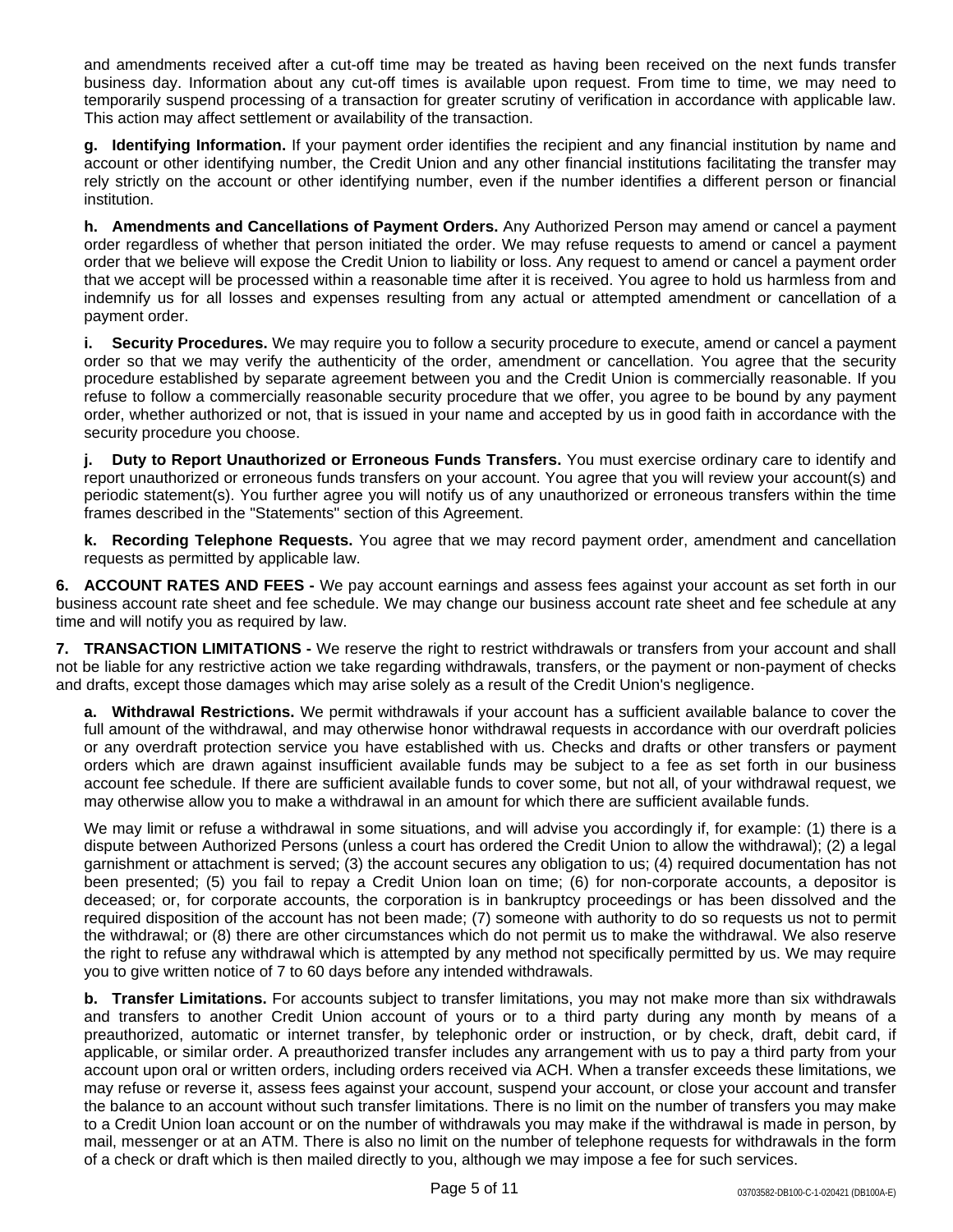**8. CERTIFICATE ACCOUNTS -** Any term share, share certificate, time deposit or certificate of deposit account, whichever we offer as allowed by applicable federal or state law, is subject to the terms of this Agreement, our business account rate sheet and fee schedule, Account Receipt(s), if provided, and any other documents we provide for the account, the terms of which are incorporated herein by reference. **For accounts held at state chartered credit unions located in Wisconsin:** Credit Union liability for dividends declared by the board of directors on term share, share certificate and passbook savings accounts shall terminate without penalty to the Credit Union upon the Credit Union entering an involuntary dissolution procedure, or if the Director of Credit Unions shall take possession of the Credit Union under s.186.235(11) of the Wisconsin Statutes. Upon dissolution, the Director shall determine the priority of payout of the various classifications of savings (Wis. Admin. Code DFI-CU 60.06).

# **9. OVERDRAFTS AND DISHONORED ITEMS**

**a. Insufficient Funds/Overdrafts.** If, on any day, the available balance in your account is not sufficient to pay the full amount of a check, draft, transaction or other item that is presented for payment from the account, we may return the item or pay it in accordance with our overdraft policies or any overdraft service you have established with us. We are not required to pay any item that exceeds the available balance in your account. Items drawn on your account may be paid in any order we choose. The available balance for your account is determined according to our funds availability policy and may reflect pending transactions you have authorized but have not yet posted to your account. We may determine whether the available balance in your account is sufficient to pay an item at any time between presentation of the item and our midnight deadline, with only one review of the account required. We are not required to notify you if your account does not have sufficient available funds to pay the item. Your account may be subject to a fee as disclosed in our business account fee schedule for each item presented against an insufficient available balance, regardless of whether we return or pay the item. We may charge a fee each time an item is submitted or resubmitted for payment; therefore, you may be assessed more than one fee as a result of a returned item and resubmission(s) of the returned item.

If you have established an overdraft service with us that links your share or deposit account with other Credit Union accounts of yours, you authorize us to transfer funds from those accounts to cover the amount of any items that exceed the available balance in your account as well as the amount of any fee assessed for the transfer. Such transfers may be made from another share or deposit account, an overdraft line-of-credit account, or other account you so designate. If we, at our discretion and as a courtesy to you, honor items that exceed the available balance in your account, the account will be overdrawn and you agree to repay the overdrawn amount, plus any fee assessed by us, in accordance with the requirements established in any other agreement with us that governs this overdraft protection service. By exercising our discretionary right to honor such items, we do not agree to honor them in the future.

**b. Dishonored Items.** We may redeposit an item taken for deposit, cash or other value, or we may return the item to you and charge your account. If your account does not contain a sufficient available balance to reimburse us for the amount of the item, you must repay us for the amount we are unable to collect from your account. If we choose to redeposit an item, we are not required to notify you that the item was returned unpaid. We may charge your account and/or seek recovery directly from you for any item that is returned due to your breach of warranty under the Uniform Commercial Code as adopted in the state where our main office is located.

**c. How Transactions are Posted to Your Account.** Basically, there are two types of transactions that affect your account: credits (deposits of money into your account) and debits (payments out of your account). It is important to understand how each is applied to your account so that you know how much money you have and how much is available to you at any given time. This section explains generally how and when we post transactions to your account.

**Credits.** Deposits are generally added to your account when we receive them. However, in some cases when you deposit a check, the full amount of the deposit may not be available to you at the time of deposit. Please refer to the Funds Availability Policy Disclosure for details regarding the timing and availability of funds from deposits.

**Debits.** There are several types of debit transactions. Common debit transactions are generally described below. Keep in mind that there are many ways transactions are presented for payment by merchants, and we are not necessarily in control of when transactions are received.

- **Checks.** When you write a check, it is processed through the Federal Reserve system. We receive data files of cashed checks from the Federal Reserve each day. The checks drawn on your account are compiled from these data files and paid each day. We process the payments draft number order from the lowest draft number to the highest draft number.
- **ACH Payments.** We receive data files every day from the Federal Reserve with Automated Clearing House (ACH) transactions. These include, for example, automatic bill payments you have authorized. ACH transactions for your account are posted throughout the day from low to high dollar value.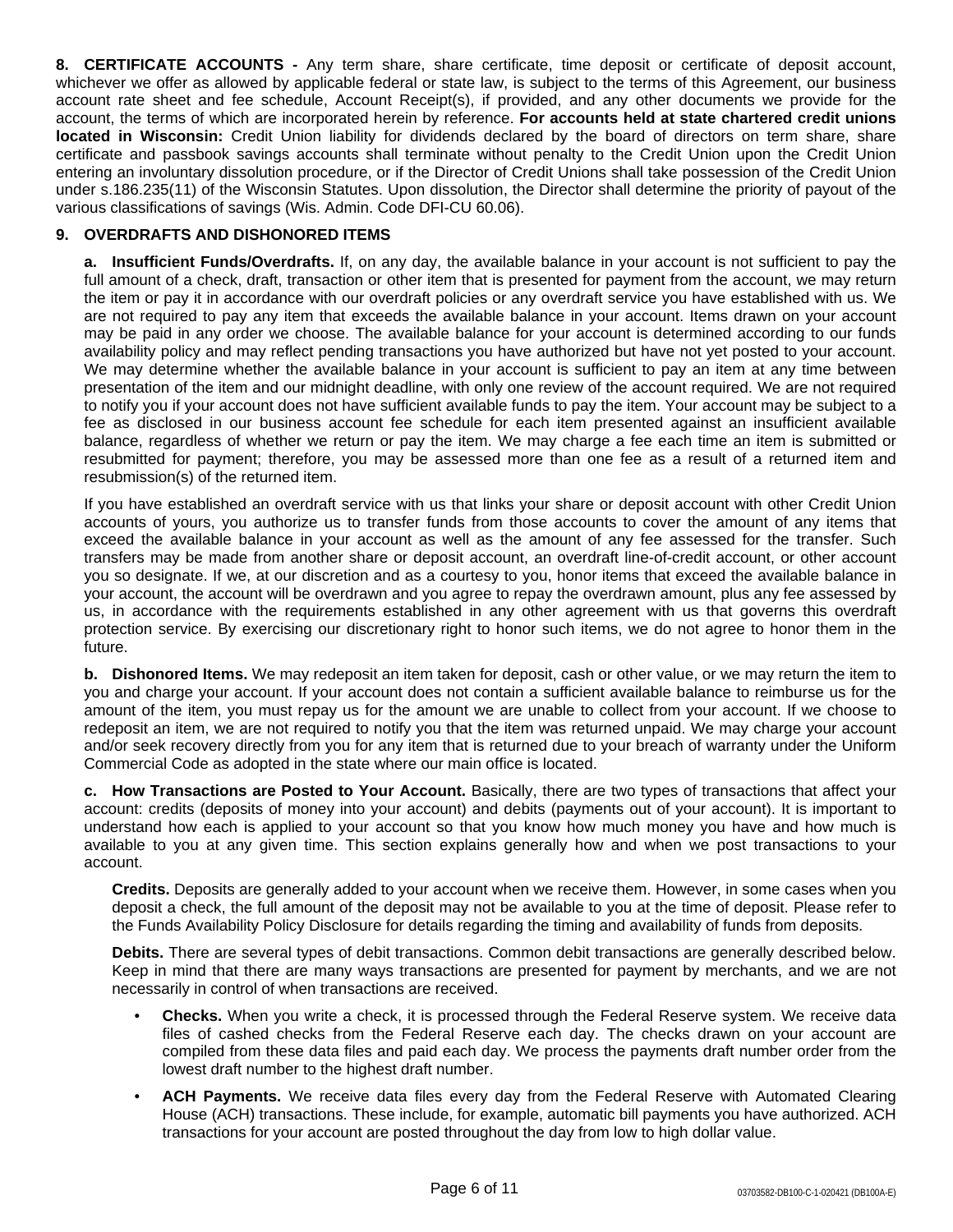- **PIN-Based Debit Card Purchase Transactions.** These are purchase transactions using your debit card for which a merchant may require you to enter your personal identification number (PIN) at the time of sale. They are processed through a PIN debit network. These transactions are similar to ATM withdrawal transactions because the money is usually deducted from your account immediately at the time of the transaction. However, depending on the merchant, a PIN-based transaction may not be immediately presented for payment.
- **Signature-Based Debit Card Purchase Transactions**. These are purchase transactions using your debit card that are processed through a signature-based network. Rather than entering a PIN, you typically sign for the purchase; however, merchants may not require your signature for certain transactions. Merchants may seek authorization for these types of transactions. The authorization request places a hold on funds in your account when the authorization is completed. The "authorization hold" will reduce your available balance by the amount authorized but will not affect your actual balance. The transaction is subsequently processed by the merchant and submitted to us for payment. This can happen hours or sometimes days after the transaction, depending on the merchant and its payment processor. These payment requests are received in real time throughout the day and are posted to your account when they are received.

The amount of an authorization hold may differ from the actual payment because the final transaction amount may not yet be known to the merchant when you present your card for payment. For example, if you use your debit card at a restaurant, a hold will be placed in an amount equal to the bill presented to you; but when the transaction posts, it will include any tip that you may have added to the bill. This may also be the case where you present your debit card for payment at gas stations, hotels and certain other retail establishments. We cannot control how much a merchant asks us to authorize, or when a merchant submits a transaction for payment.

This is a general description of certain types of transactions. These practices may change, and we reserve the right to pay items in any order we choose as permitted by law.

**d. Understanding Your Account Balance.** Your checking account has two kinds of balances: the actual balance and the available balance. Your actual balance reflects the full amount of all deposits to your account as well as payment transactions that have been posted to your account. It does not reflect checks you have written and are still outstanding or transactions that have been authorized but are still pending. Your available balance is the amount of money in your account that is available for you to use. Your available balance is your actual balance less: (1) holds placed on deposits; (2) holds on debit card or other transactions that have been authorized but are not yet posted; and (3) any other holds, such as holds related to pledges of account funds and minimum balance requirements or to comply with court orders. We use your available balance to determine whether there are sufficient funds in your account to pay items, including checks and drafts, as well as ACH, debit card and other electronic transactions. Pending transactions and holds placed on your account may reduce your available balance and may cause your account to become overdrawn regardless of your actual balance. In such cases, subsequent posting of the pending transactions may further overdraw your account and be subject to additional fees. You should assume that any item which would overdraw your account based on your available balance may create an overdraft. You may check your available balance online at www.AmericanHeritageCU.org, at an ATM, by visiting a credit union branch or by calling us at 215-969-0777.

**10. CHECKS OR DRAFTS PRESENTED FOR PAYMENT IN PERSON -** We may refuse to accept any check or draft drawn on your account that is presented for payment in person. Such refusal shall not constitute a wrongful dishonor of the check or draft, and we shall have no liability for refusing payment. If we agree to cash a check or draft that is presented for payment in person, we may require the presenter to pay a fee. Any applicable fees for cashing checks or drafts are stated in our business account fee schedule.

**11. POSTDATED AND STALEDATED CHECKS OR DRAFTS -** You agree not to draw or issue any check or draft that is postdated. If you draw or issue a check or draft that is payable on a future date, we will have no liability if we pay the check or draft before its payment date. You agree not to deposit checks, drafts, or other items before they are properly payable. We are under no obligation to pay a check or draft drawn on your account that is presented more than six months after the date it was written; however, if the check or draft is paid against your account, we will have no liability for such payment.

**12. FOREIGN CURRENCY -** All checks or drafts drawn on your account shall be payable in currency of the United States. You agree not to draw a check or draft that is payable in any foreign currency. If you give us an order to pay a check or draft in a foreign currency, we have the right to return the check or draft unpaid. However, if we pay the check or draft, we will not be responsible for the currency conversion or any fees assessed for collection, and you will be bound by our determination of the currency conversion rate, the data used and the manner in which we make the conversion.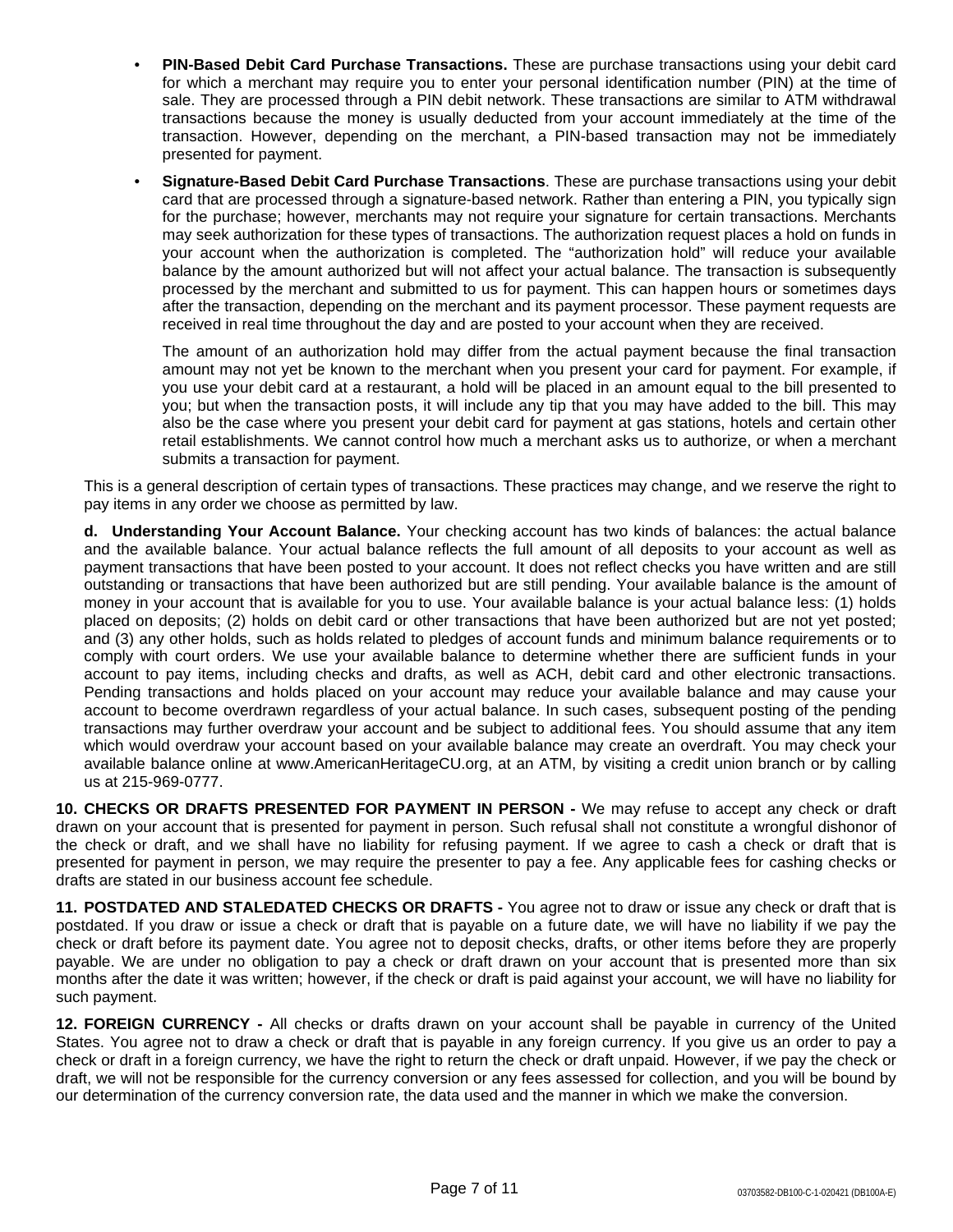## **13. STOP PAYMENT ORDERS**

**a. Stop Payment Order Request.** Any Authorized Person may request a stop payment order on any check or draft drawn on your account. To be binding, the order must accurately describe the check or draft, including the exact account number, check or draft number, and amount of the check or draft. This exact information is necessary for the Credit Union to identify the check or draft. If we receive incorrect or incomplete information, we will not be responsible for failing to stop payment on the check or draft. In addition, we must receive sufficient advance notice of the stop payment order to allow us a reasonable opportunity to act on it. If we recredit your account after paying a check or draft over a valid and timely stop payment order, you agree to sign a statement describing the dispute with the payee, to transfer to us all of your rights against the payee or other holders of the check or draft, and to assist us in any legal action.

**For accounts held at credit unions located in the state of New York:** Payment on any certified check, cashier's check, teller's check, or any other check, draft, or payment guaranteed by us may be stopped only according to the provisions of Section 4-403 of the Uniform Commercial Code as enacted by the state of New York. **For accounts held at credit unions located in states other than New York:** You may not stop payment on any certified check, cashier's check, teller's check or any other check, draft or payment guaranteed by us.

**b. Duration of Order.** You may make an oral stop payment order which will lapse within 14 calendar days unless you confirm it in writing, or in a record if allowed by applicable law, within that time. A written stop payment order is effective for six months and may be renewed from time to time in writing, or in a record if allowed by applicable law. We do not have to notify you when a stop payment order expires. **For accounts held at credit unions located in the states of Florida and Texas:** We have the right to refuse to accept oral stop payment orders and may require that all stop payment orders be made in writing or in a record as allowed by applicable law.

**c. Liability.** Fees for stop payment orders are set forth on our business account fee schedule. Although payment of an item may be stopped, you may remain liable to any item holder, including us. You have the burden of establishing the fact and amount of loss resulting from the payment of an item contrary to a binding stop payment order. You agree to indemnify and hold the Credit Union harmless from all costs, including attorney's fees and all damages or claims related to our refusal to pay an item, as well as claims of the Account Owner or of any payee or endorsee for failing to stop payment of an item as a result of incorrect information provided by you.

**14. CREDIT UNION LIABILITY -** If we do not properly complete a transaction according to this Agreement, we will be liable for your losses or damages not to exceed the amount of the transaction, except as otherwise provided by law or elsewhere in this Agreement. We will not be liable if, for example: (1) your account contains an insufficient available balance for the transaction; (2) circumstances beyond our control prevent the transaction; (3) your loss is caused by your or another financial institution's negligence; or (4) your account funds are subject to legal process or other claim. We are not liable if checks, drafts or other items were forged or altered so that the forgery or alteration could not be reasonably detected. We will not be liable for consequential damages, except liability for wrongful dishonor. We are not responsible for a check or draft that is paid by us if we acted in a commercially reasonable manner and exercised ordinary care. We exercise ordinary care if our actions or nonactions are consistent with applicable state law, federal reserve regulations and operating letters, clearinghouse rules, and general banking practices followed in the area we serve. You grant us the right, in making payments of deposited funds, to rely exclusively on the form of the account and the terms of this Agreement. Any conflict between what you or our employees may say or write will be resolved by reference to this Agreement.

**15. UNAUTHORIZED USE OF CHECK OR DRAFT WRITING AND FACSIMILE SIGNATURE EQUIPMENT -** You are responsible for maintaining the security of all facsimile signatures, check or draft writing equipment and supplies. You must promptly notify us in writing of the loss or theft of any checks or drafts or the unauthorized use of facsimile signature equipment, as well as the circumstances surrounding the loss, theft or unauthorized use. We are not liable for any unauthorized use of a facsimile signature.

**16. PLEDGE, RIGHT OF OFFSET AND STATUTORY LIEN -** Unless prohibited by law, you pledge and grant as security for all obligations you may have now or in the future, except obligations secured by your principal residence, all shares and dividends and all deposits and interest, if any, in all accounts you have with us now and in the future. If you pledge a specific dollar amount in your account(s) for a loan, we will freeze the funds in your account(s) to the extent of the outstanding balance of the loan or, if greater, the amount of the pledge if the loan is a revolving loan. Otherwise, funds in your pledged account(s) may be withdrawn unless you are in default. You agree we have the right to offset funds in any of your accounts against any obligation owed to us. Federal or state law, depending on whether we have a federal or state charter, gives us a lien on all shares and dividends and all deposits and interest, if any, in the account(s) you have with us now and in the future. Except as limited by state or federal law, the statutory lien gives us the right to apply the balance of all your accounts to any obligation on which you are in default. After you are in default, we may exercise our statutory lien rights without further notice to you.

Your pledge and our statutory lien rights will allow us to apply the funds in your account(s) to what you owe **when you are in default, except as limited by state or federal law.** If we do not apply or offset the funds in your account(s) to satisfy your obligation, we may place an administrative freeze on your account(s) in order to protect our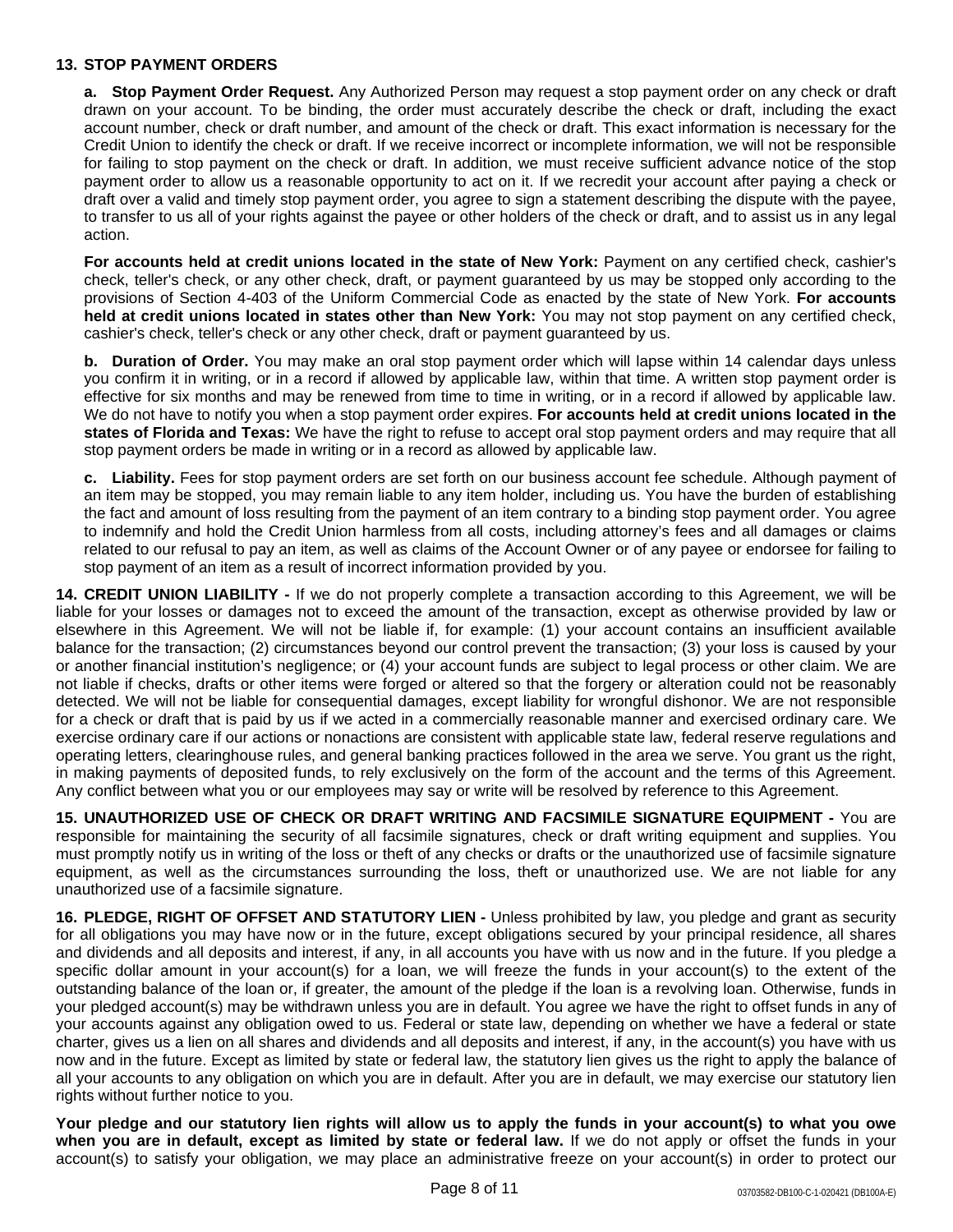statutory lien rights and may apply or offset the funds in your account(s) to the amount you owe us at a later time. The statutory lien and your pledge does not apply to any Individual Retirement Account or any other account that would lose special tax treatment under state or federal law if given as security. By not enforcing our right to apply or offset funds in your account(s) to your obligations that are in default, we do not waive our right to enforce these rights at a later time.

**17. TRANSFER OF ACCOUNT -** All accounts are nonassignable and nontransferable to third parties except by us.

**18. LEGAL PROCESS -** If any legal action is brought against your account, we may pay out funds according to the terms of the action or refuse any payout until the dispute is resolved, as permitted by law. Any expenses or attorney's fees we incur responding to legal process may be charged against your account without notice, unless prohibited by law. Any legal process against your account is subject to our lien and security interest.

**19. ACCOUNT INFORMATION -** Upon request, we will give you the name and address of each agency from which we obtain a credit report regarding your account. We agree not to disclose account information to third parties except when: (1) it is necessary to complete a transaction; (2) the third party seeks to verify the existence or condition of your account in accordance with applicable law; (3) such disclosure is made to comply with the law or an order issued by a court or government agency; (4) you give us written permission; or (5) as otherwise permitted by applicable law. We may provide information to credit bureaus about an insolvency, delinquency, late payment or default on your account to include in your credit report.

# **20. NOTICES**

**a. Name or Address Changes.** You are responsible for promptly notifying us of any address or name change. The Credit Union is only required to attempt to communicate with you at the most recent address you have provided to us. If we attempt to locate you, we may impose a service fee as set forth on our business account fee schedule.

**b. Notice of Amendments.** Except as prohibited by applicable law, we may at any time change the terms of this Agreement. We will notify you, in a manner we deem appropriate under the circumstances, of any changes in terms, rates, or fees as required by law.

**c. Effect of Notice.** Any written notice you give us is effective when we receive it. Any written notice we give to you is effective when it is provided electronically or is deposited in the U.S. mail, postage prepaid and addressed to you at your statement mailing address, and will be effective whether or not received by you.

**d. Electronic Notices.** If you have agreed to receive notices electronically, we may send you notices electronically and discontinue mailing paper notices to you until you notify us that you wish to reinstate receiving paper notices.

**21. TAXPAYER IDENTIFICATION NUMBER AND BACKUP WITHHOLDING -** You agree that we may withhold taxes from any dividends or interest earned on your account as required by federal, state or local law or regulations. Your failure to furnish a correct Taxpayer Identification Number (TIN) or meet other requirements may result in backup withholding. If your account is subject to backup withholding, we must withhold and pay to the Internal Revenue Service a percentage of dividends, interest, and certain other payments. If you fail to provide your TIN within a reasonable time, we will close your account and return the balance to you, less any applicable service fees.

## **22. STATEMENTS**

**a. Contents.** If we provide a periodic statement for your account, you will receive a statement that shows the transactions and activity on your account during the statement period. For share draft or checking accounts, you understand and agree that your original check or draft, when paid, becomes property of the Credit Union and may not be returned to you, but copies may be retained by us or payable through financial institutions and made available upon your request. You understand and agree that statements are made available to you on the date they are mailed to you or, if you have requested, on the date they are made available to you electronically. You also understand and agree that checks, drafts or copies thereof are made available to you on the date the statement is mailed to you or is provided to you electronically, even if the checks or drafts do not accompany the statement.

**b. Examination.** You are responsible for promptly examining each statement upon receiving it and reporting any irregularities to us. If you fail to report to us, within a reasonable time after receiving your statement, any irregularities, such as forged, altered, unauthorized, unsigned, or otherwise fraudulent items drawn on your account, erroneous payments or transactions, or other discrepancies that are reflected on your statement we will not be responsible for your loss. In addition, we will not be responsible for any such items, payments, transactions, or other discrepancies reflected on your statement if you fail to notify us within 33 days of the date we sent or otherwise provided the statement to you. We also will not be liable for any items that are forged or altered in a manner not detectable by a reasonable person, including the unauthorized use of facsimile signature equipment.

**c. Notice to the Credit Union.** You agree that the Credit Union's retention of checks or drafts does not alter or waive your responsibility to examine your statements or the time limit for notifying us of any errors. The statement will be considered correct for all purposes, and we will not be liable for any payment made or charge to your account unless you notify us in writing within the above time limit for notifying us of any errors.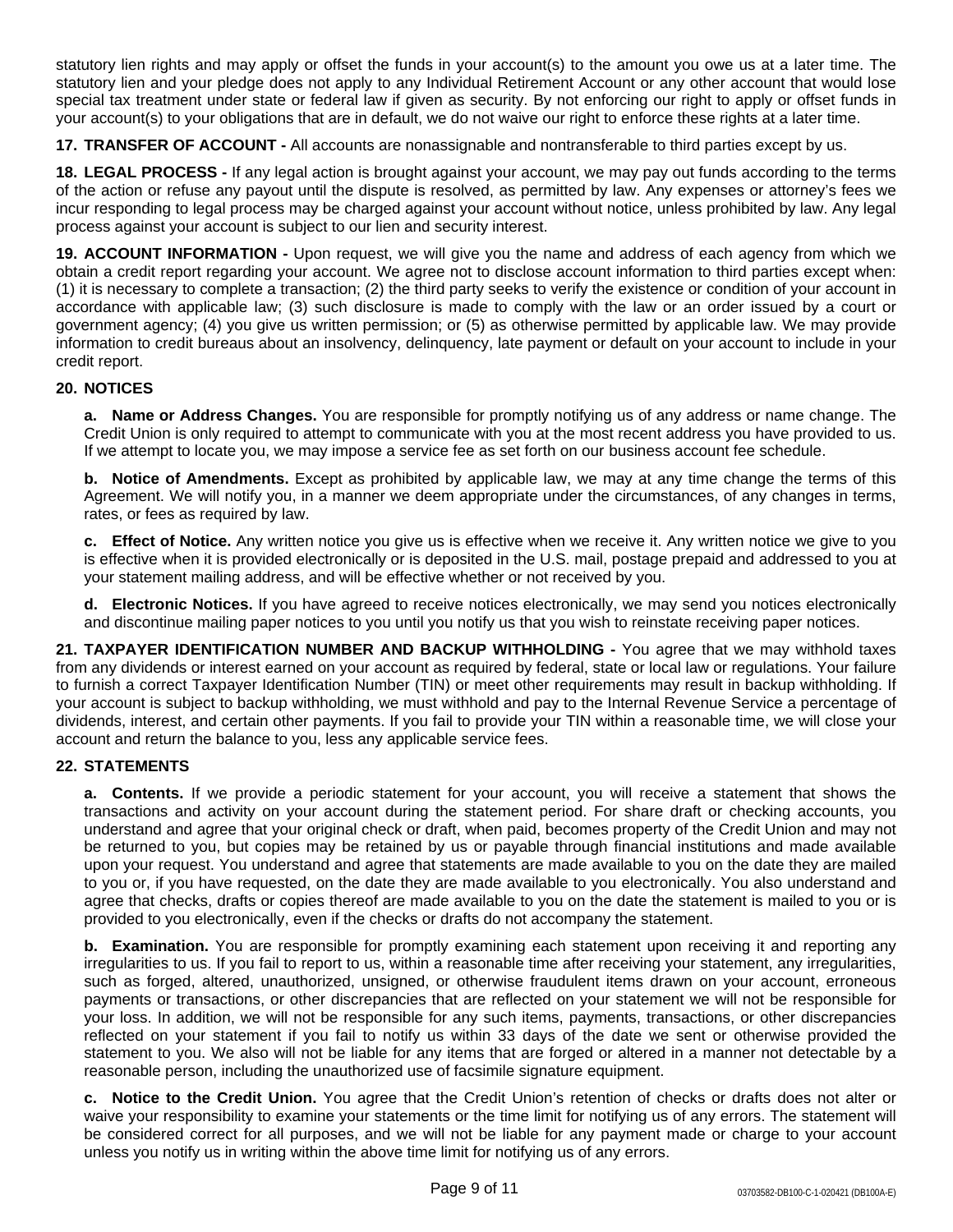If timely notice is given, we reserve the right to make a final reasonable determination regarding whether and in what amount any adjustment shall be made. If you fail to receive a periodic statement, you agree to notify us within 14 days of the time you regularly receive a statement.

**d. Address.** If we mail you a statement, we will send it to the last known address shown in our records. If you have requested that we send your statement electronically, we will send it to the last e-mail address shown in our records.

**23. INACTIVE ACCOUNTS -** As allowed by applicable law, we may classify your account as inactive or dormant and assess a fee if you have not made any transactions in your account over a specified period of time. The period of inactivity, the fee for servicing an inactive or dormant account, and the minimum balance required to avoid the service fee, if any, are set forth in our business account fee schedule. You authorize us to transfer funds from another account of yours to cover any service fees, if applicable. To the extent allowed by law, we reserve the right to transfer all funds in an inactive or dormant account to an account payable or reserve account and to suspend any further account statements. If a deposit or withdrawal has not been made on the account and we have had no other sufficient contact with you within the period specified by state law, the account will then be presumed to be abandoned. Funds in abandoned accounts will be reported and remitted in accordance with state law. Once funds have been turned over to the state, we have no further liability to you for such funds. If you choose to reclaim such funds, you must apply to the appropriate state agency.

**24. TERMINATION OF ACCOUNT -** We may terminate your account at any time without prior notice to you or may require you to close your account and apply for a new account. We are not responsible for payment of any check, draft, transfer or item after your account is terminated; however, if we pay a check, draft, transfer or other item after termination, you agree to reimburse us for the amount of our payment as well as any applicable fees.

You may terminate this Agreement by closing all of your accounts. If your account is a dividend or interest-bearing account, any deposit or part of a deposit that we have returned or attempted to return to you upon termination of your account will no longer bear dividends or interest, as applicable. When the account is closed, you will receive the balance remaining in the account after we have made all appropriate deductions and charges. The termination of this Agreement and the account does not release you from the obligation for payment of accrued fees or your liability for any checks or drafts in process.

**25. TERMINATION OF MEMBERSHIP; LIMITATION OF SERVICES -** You may terminate your membership by giving us written notice or by withdrawing your minimum required membership share, if any, and closing all of your accounts. You may be expelled from membership for any reason allowed by applicable law. We may restrict account access and services without notice to you when your account is being misused; you have demonstrated conduct which is abusive in nature; as outlined in any policy we have adopted regarding restricting services; or as otherwise permitted by law.

**26. DEATH OF ACCOUNT OWNER -** If an account is held in the name of an individual person or a business that is organized as a sole proprietorship, we may continue to honor all transfer orders, withdrawals, deposits and other transactions on the account until we are notified of the Account Owner's death. Once we are notified of an Account Owner's death, we may pay checks or drafts or honor other payments or transfer orders authorized by the Account Owner for a period of ten days after the Account Owner's death unless we receive instructions from any person claiming an interest in the account to stop payment on the checks, drafts or other items. We may require anyone claiming a deceased Account Owner's account funds to indemnify us for any losses resulting from our honoring that claim. This Agreement will be binding upon any heirs or legal representatives of any Account Owner that is an individual or business organized as a sole proprietorship.

**27. UNLAWFUL INTERNET GAMBLING AND OTHER ILLEGAL ACTIVITIES -** You agree that you are not engaged in unlawful internet gambling or any other illegal activity. You agree that you will not use any of your accounts, access devices or services for unlawful internet gambling or other illegal activities. We may terminate your account relationship if you engage in unlawful internet gambling or other illegal activities.

**28. WAIVER OF RIGHTS -** We reserve the right to waive or delay the enforcement of any provision of this Agreement with respect to any transaction or series of transactions. A waiver or delay of our rights at anytime shall not be deemed to be a waiver of any other rights or a waiver of the same rights at a future time.

**29. SEVERABILITY -** If a court holds any portion of this Agreement to be invalid or unenforceable, the remainder of this Agreement shall not be invalid or unenforceable and will continue in full force and effect. All headings are intended for reference only and are not to be construed as part of this Agreement.

**30. ENFORCEMENT -** You are liable to us for any loss, cost or expense we incur resulting from your failure to follow this Agreement. You authorize us to deduct any such losses, costs or expenses from your account without prior notice to you. If we bring a legal action to collect any amount due under or to enforce this Agreement, we shall be entitled, subject to applicable law, to payment of reasonable attorney's fees and costs, including fees on any appeal, bankruptcy proceedings, and any post-judgment collection actions.